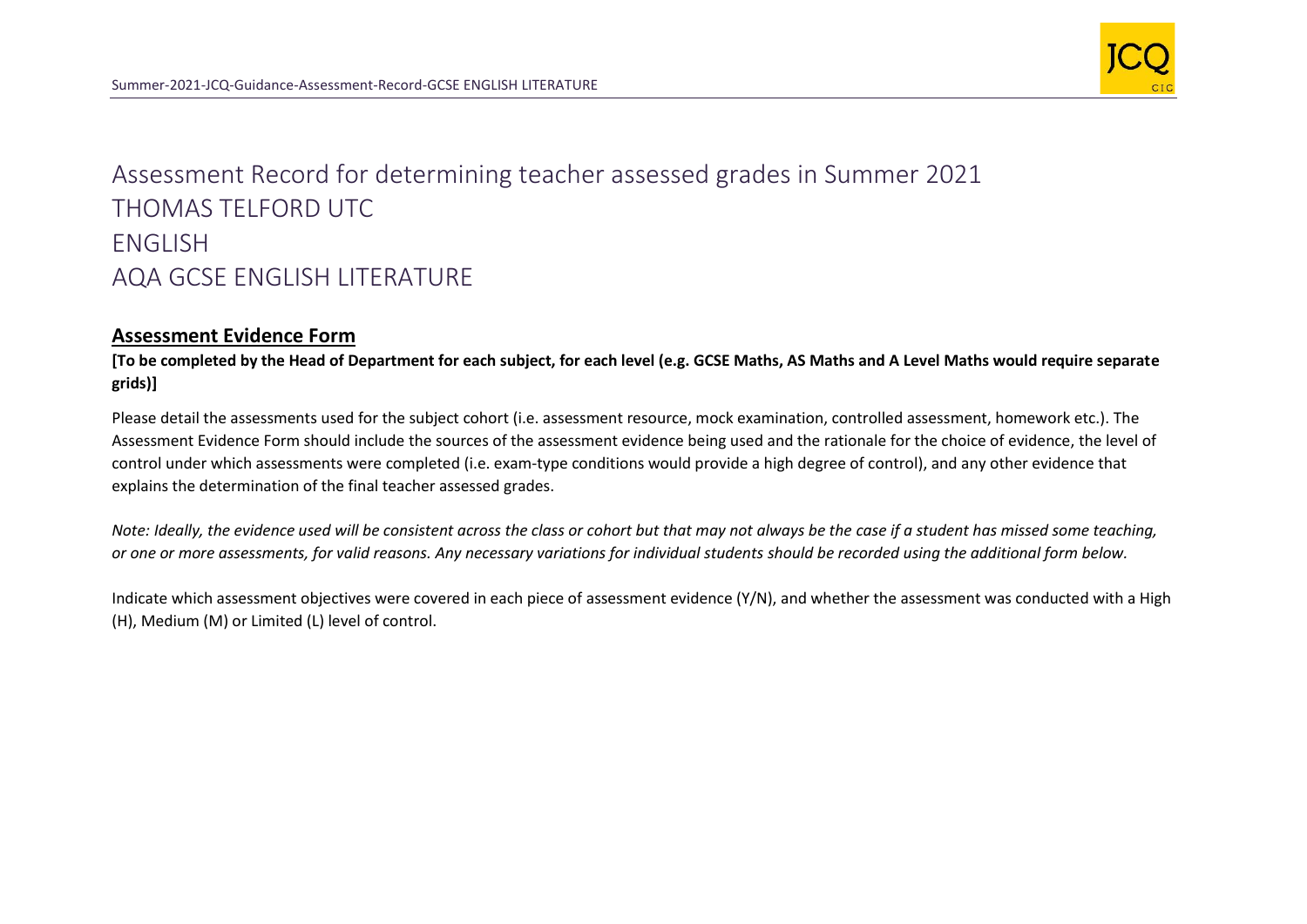

## Summer-2021-JCQ-Guidance-Assessment-Record-GCSE ENGLISH LITERATURE

|                                                                              | Type of Assessment                                                                                 | Unit GCSE Literature 19 <sup>th</sup> century novel and Modern text |                 |     |                 | Level of Control<br>H, M, L |
|------------------------------------------------------------------------------|----------------------------------------------------------------------------------------------------|---------------------------------------------------------------------|-----------------|-----|-----------------|-----------------------------|
|                                                                              |                                                                                                    | AO1                                                                 | AO <sub>2</sub> | AO3 | AO <sub>4</sub> |                             |
| Classwork book                                                               | Portfolio of work<br>completed in lesson.                                                          | Y                                                                   | Y               | Y   | Y               | Г                           |
| Assessment<br>book                                                           | Portfolio of<br>assessments completed<br>in lesson.                                                | Y                                                                   | Υ               | Y   | Y               | M                           |
| Bromcom data                                                                 | Mark book data<br>gathered at assessment<br>points.                                                | Y                                                                   | Y               | Y   | Y               |                             |
| <b>Extended writing</b><br>in lesson A<br>Christmas Carol<br>November 2020   | Extended writing -<br>Scrooge is a powerful<br>'yet solitary figure'                               | Y                                                                   | Y               | Y   | Y               | M                           |
| Assessment 2:<br>Mock exam A<br>Christmas Carol,<br>March / April<br>2021    | Mock Exam - 'How<br>Dickens uses the ghosts<br>to change Scrooge's<br>attitudes and<br>behaviour'. | Y                                                                   | Υ               | Y   | Y               | H                           |
| Assessment 3:<br>Mock exam An<br>Inspector Calls,<br>April 2021              | Mock Exam                                                                                          | Y                                                                   | Υ               | Y   | Y               | H                           |
| Assessment 4:<br>Mock exam, A<br>Christmas Carol,<br>April 2021              | Mock exam                                                                                          | Y                                                                   | Y               | Υ   | Y               | H                           |
| <b>Extended writing</b><br>in lesson An<br>Inspector Calls,<br>May 13th 2021 | <b>Extended writing</b>                                                                            | Y                                                                   | Y               | Υ   | Y               | M                           |